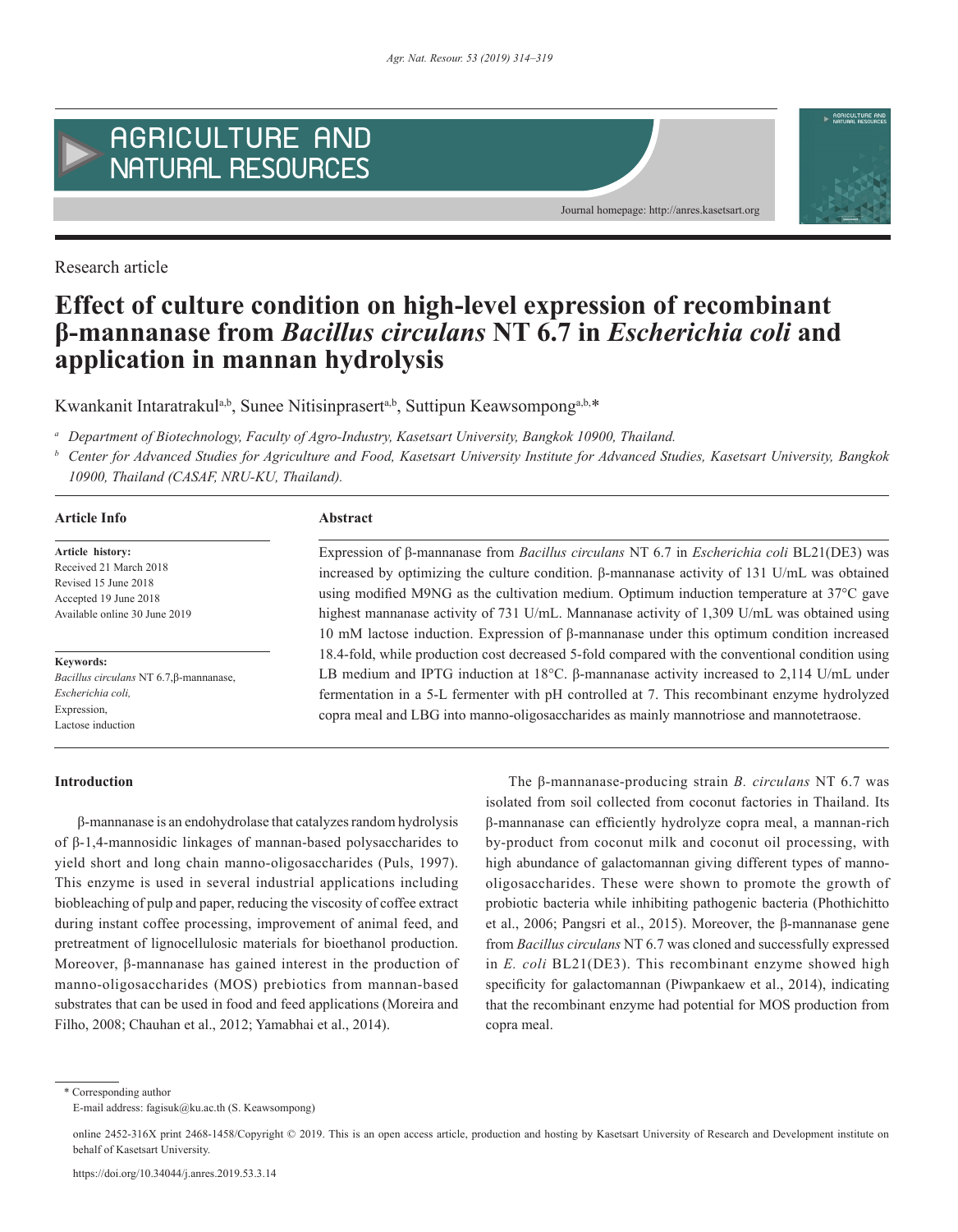The enzyme expression in *E. coli* is affected by several factors. Medium cost can substantially affect overall process economics. The composition of the culture medium can significantly affect product concentration, yield, volumetric productivity, the ease and cost of downstream product separation (Kennedy and Krouse, 1999). Induction temperature is also important and low temperatures ranging between 18 to 30°C have been reported to increase protein solubility (Song et al., 2008; Voulgaridou et al., 2013; Fathi-Roudsari et al., 2018). Conversely, induction at 37 to 42°C led to high protein expression (Yan et al., 2004; Collins et al., 2013; Ashayeri-Panah et al., 2017). IPTG is commonly used as an inducer for pET-based expression systems; however, it is inapplicable for the large-scale production because of economic reasons. Therefore, here, lactose was used as the inducer for β-mannanase expression in *E. coli* and effects of culture condition including culture medium and induction temperature were described.

Several reports outline MOS production through the enzymatic hydrolysis of mannanases from mannan-rich substrates. Prebiotic properties were mostly reported as MOS obtained from yeast cell walls (*Saccharomyces cerevisiae*). In hens, numbers of *Bifidobacterium* spp. and *Lactobacillus* spp. increased after treatment by a diet supplemented with MOS (Fernandez et al., 2002) and populations of *Clostridium perfringens* and *E. coli* decreased in MOS treatment groups (Kim et al., 2011). Moreover, specific immunity in cows was enhanced by MOS supplementation (Franklin et al., 2005).

However, few studies exist regarding production and determination of prebiotic properties of MOS prepared from plants; particularly hydrolyzed by a recombinant β-mannanase. Therefore, here, copra meal and locust bean gum (LBG) hydrolysis by a recombinant β-mannanase produced from *E. coli* were performed with the aim to understand hydrolysis patterns and further use these hydrolysis products as prebiotics.

#### **Materials and Methods**

#### *Bacterial strains and cultivations*

*E. coli*/Man6.7, a recombinant *E. coli* BL21(DE3) harboring plasmid pET-21d/*man6.7*, constructed as described by Piwpankaew et al. (2014) was used in this study. Cells were grown in 100 mL of Luria-Bertani (LB) medium with 100 µg/mL of ampicillin. Cultures were incubated in an orbital shaker at 37 $\degree$ C, 200 rpm until the OD<sub>600nm</sub> ̴ 1.0. IPTG was added to a final concentration of 1 mM and the cultures were then incubated at 18°C.

# *Effect of culture medium*

Cultivation media used were LB (0.5% yeast extract, 1% tryptone and 1% NaCl), M9NG (25 mM NH<sub>4</sub>Cl, 25 mM KH<sub>2</sub>PO<sub>4</sub>, 50 mM  $Na<sub>2</sub>HPO<sub>4</sub>$ , 2 mM  $MgSO<sub>4</sub>$ , 1% N-Z-amine type A, 0.5% glycerol, 0.5% NaCl,  $0.05\%$  glucose), and trace mix  $(0.004 \text{ mM } \text{CaCl}_2, 0.0004 \text{ mM } \text{C}$ CuCl<sub>2</sub>, NiCl<sub>2</sub>, Na<sub>2</sub>MoO<sub>4</sub> and H<sub>3</sub>BO<sub>3</sub>, 0.002 mM ZnSO<sub>4</sub>, MnCl<sub>2</sub>, 0.01 mM FeCl<sub>3</sub>) (Sadaf et al., 2007), Modified M9NG (25 mM NH<sub>4</sub>Cl,

25 mM  $KH_2PO_4$ , 50 mM  $Na_2HPO_4$ , 2 mM  $MgSO_4$ , 1% peptone, 0.5% glycerol, 0.5% NaCl, 0.05% glucose), trace mix (0.004 mM  $CaCl_2$ , 0.0004 mM CuCl<sub>2</sub>, NiCl<sub>2</sub>, Na<sub>2</sub>MoO<sub>4</sub> and H<sub>3</sub>BO<sub>3</sub>, 0.002 mM  $ZnSO_4$ , MnCl<sub>2</sub>, 0.01 mM FeCl<sub>3</sub>), and a high biomass medium (HBM) (15 g/L glucose, 6.6 g/L (NH<sub>4</sub>)<sub>2</sub>HPO<sub>4</sub>, 20.1 g/L KH<sub>2</sub>PO<sub>4</sub>, 1.7 g/L  $MgSO<sub>4</sub>$ .7H<sub>2</sub>O) (Nikerel et al., 2006). All media were supplemented with filter sterilized ampicillin at a final concentration of 100 μg/mL. Overnight cultures of recombinant *E. coli*/Man6.7 were inoculated into 100 mL of each medium at a final concentration at  $1\%$  (v/v). Cultures were incubated at 37 $^{\circ}$ C and 200 rpm until the OD<sub>600nm</sub> reached 1.0. Then, protein expression was induced by adding IPTG to a final concentration of 1 mM. After induction, cultivations were carried out at 18°C with 200 rpm. Culture samples were taken at 3 h intervals to determine cell growth by total plate count technique. After centrifuging at 8,000 rpm for 10 min to remove bacterial cells, the supernatant was collected to measure mannanase activity under standard conditions by the dinitrosalicylic acid (DNS) method.

# *Effect of induction temperature*

The effects of induction temperature at 18°C, 37°C and 42°C on β-mannanase expression were determined. The inoculum was transferred into flasks containing 100 mL of modified M9NG medium and grown until  $OD_{600nm}$   $\sim$  1.0. Then, IPTG at final concentration of 1 mM was added and cultures were incubated at 18°C, 37°C and 42°C. Culture samples were collected to determine cell growth and measure mannanase activity as described above.

# *Effect of lactose induction*

Recombinant *E. coli*/Man6.7 was cultivated in modified M9NG medium until OD<sub>600nm</sub>  $\sim$  1.0. Then, cultures were induced with 1 mM IPTG and various concentrations of lactose (1 mM, 5 mM, 10 mM, 15 mM and 20 mM) to determine the effect of inducer on β-mannanase expression. The cultures were subsequently incubated at 37°C and 200 rpm along the induction period. Culture samples were collected to determine cell growth and measure mannanase activity as described above.

#### *Production of β-mannanase in 5-L fermenter*

Fermentation of recombinant *E. coli*/Man6.7 was performed in a 5-L fermenter using 3-L of modified M9NG. The pH was automatically controlled at 7 by adding 5 M NaOH and 5 M HCl. Cultivations were performed at 37°C at 300 rpm and 2 vvm. Then, 10 mM lactose was added when cell  $OD_{600nm}$  ~ 1.0. Culture samples were collected to determine cell growth and measure mannanase activity as described above.

#### *Mannan hydrolysis and product analysis*

Mannan hydrolysis was studied at 50°C using LBG and defatted copra meal as a substrate. The hydrolysis reaction of 1 mL contained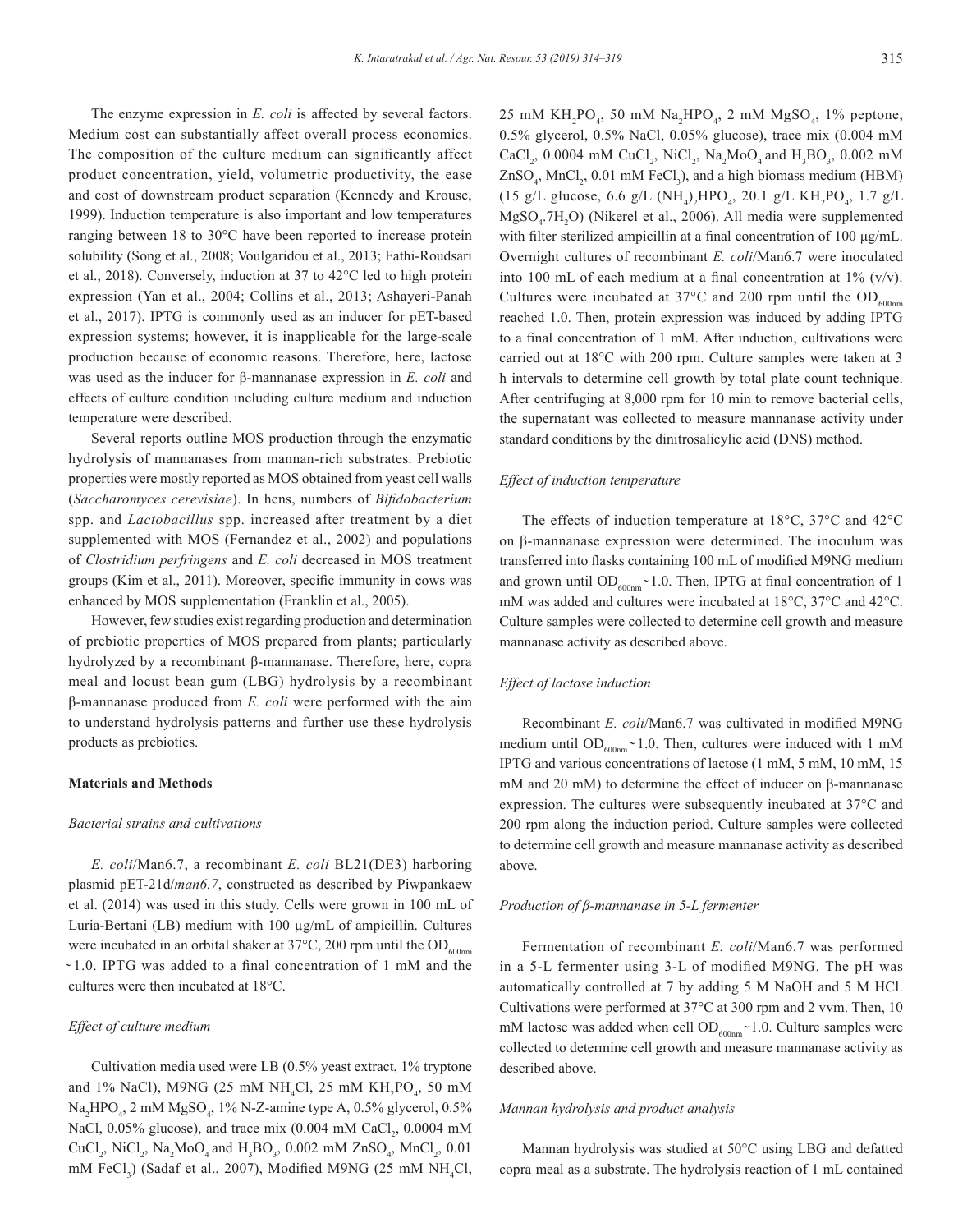of 5 mg of the respective substrate incubated and 5 U of recombinant β-mannanase in 50 mM potassium phosphate buffer, pH 6.0. Hydrolysis products were determined by thin-layer chromatography (TLC) performed on silica gel 60 glass plates (Merck, Germany). A solution of 1-butanol:acetic acid:water at a ratio 2:1:1 (v:v:v) was used as a mobile solvent. The spots were visualized by spraying onto silica plates with 10% sulfuric acid in ethanol and further heating at 110°C for 15 min (Pongsapipatana et al., 2016). Mannose (M1), mannobiose (M2), mannotriose (M3), mannotetraose (M4), mannopentaose (M5) and mannohexaose (M6) (Megazyme, Ireland) were used as standards.

# *Enzyme assay*

The assay to determine mannanase activity was composed of 100 μL of 1% LBG in 50 mM potassium phosphate buffer, pH 6.0 and 100 μL of the appropriately diluted enzyme. Reaction mixtures were incubated at 50°C for 60 min. The amount of sugar released in the reaction was determined by the DNS method using D-mannose as the standard (Miller, 1959). One unit of β-mannanase activity is defined as the amount of enzyme that liberates 1 μmol of mannose equivalents per minute under assay conditions.

#### **Results and Discussion**

#### *Effect of culture medium*

Culture medium is an important factor regarding the expression of a heterologous protein and can significantly affect cell growth, product concentration, yield and production cost (Kennedy and Krouse, 1999). Luria Broth (LB) is a general culture medium for protein expression in *E. coli* systems; however, high expression levels were also obtained from other complex and chemically defined media (Studier, 2005; Sadaf et al., 2007). Complex media consisting of a protein hydrolysate such as peptone, tryptone and N-Z-amine type A have been widely used for recombinant protein expression in *E. coli*. Successful use of M9NG, a culture medium consisting of N-Z-amine type A, for recombinant protein expression in *E. coli* expression systems has been reported in several publications (Sadaf et al., 2007; Ikram et al., 2009; Naz et al., 2010). This compound acts as a nitrogen source in the cultivation medium. However, N-Z-amine is expensive which adversely affects the cost of enzyme production. In this study, a modified M9NG culture medium was developed whereby the N-Zamine type A was substituted by a peptone for cultivation of *E .coli*/ Man6.7.

Recombinant *E. coli*/Man6.7 was grown in different culture media including LB, M9NG, modified M9NG and HBM to examine the optimum medium for recombinant β-mannanase expression. β-mannanase activity and cell growth are shown in Table 1. High mannanase activity was obtained from a complex medium including M9NG, modified M9NG and LB as sufficient nutrients in these culture media enabled high growth rate. The number of ribosomes per cell of *E. coli* in the rich medium increased with increasing growth rate. Peptide elongation rate also increased and resulted in

high protein synthesis (Farewell and Neidhardt, 1998). HBM medium showed the lowest specific growth rate (data not shown). The high glucose content in this medium might cause catabolic repression of β-mannanase expression and result in low mannanase activity. At the end of cultivation, the number of cells in M9NG and modified M9NG were less than in other culture media. This indicated that β-mannanase in cells was released into culture medium after cell death and lysis, thereby increasing extracellular mannanase. Here, an optimum culture medium for recombinant *E. coli*/Man6.7 was determined as modified M9NG with maximum mannanase activity of 131 U/mL, approximately 2-fold higher than cultivation in LB. Another implication of these results is halving production cost by substituting the N-Z-amine type A with peptone.

#### *Effect of induction temperature*

The effect of induction temperature at 18°C, 37°C and 42°C was determined. Mannanase activity and cell growth after induction at different temperatures are presented in Fig. 1. The most suitable temperature for induction was 37°C producing highest mannanase activity at 731 U/mL, possibly due to the T7-based expression system being suppressed at low temperature (Shin et al., 1997; Collins et al., 2013). Farewell and Neidhardt (1998) reported that peptide elongation increased in response to increasing temperature. The number of functional ribosomes and peptide elongation rate at 15°C were lower than at 37°C. Cells contained a pool of nontranslating ribosomes, contributing to the idea of a defect in protein synthesis initiation at low temperature. Our results concurred with a previous report that productivity of silk-elastin-like protein increased when induction temperature increased to 37–42°C. Conversely, highest biomass production was observed at a lower temperature (25°C) (Collins et al., 2013). Yan et al. (2004) reported that the expression of target recombinant proteins induced at 37°C was noticeably higher than those at 28°C. Our results also indicated cell death after 3 h of induction at 37°C and mannanase activity in the culture supernatant then increased rapidly. Other secretory proteins have also been reported to cause cell death (Kurokawa et al., 2001; Fu et al., 2005). A hyper-expression of a secretory exoglucanase in *E. coli* caused cell death within 60–100 min (Fu et al., 2005). Moreover, Low et al. (2012) reported that extracellular secretion of *E. coli* caused cell lysis due to overproduction of recombinant protein. Therefore, β-mannanase accumulated in cells was released into the culture medium resulting in an increase in extracellular mannanase.

**Table 1** β-mannanase activity and cell growth in different culture media after induction for 18 h. Cultivations were performed at 37°C and switched to 18°C after induction by 1 mM IPTG.

| Culture medium | Activity (U/mL) | Cell growth (logCFU/mL) |
|----------------|-----------------|-------------------------|
| LB             | 71              | 72                      |
| M9NG           | 116             | 5.0                     |
| Modified M9NG  | 131             | 4.9                     |
| <b>HBM</b>     | 59              | 6.9                     |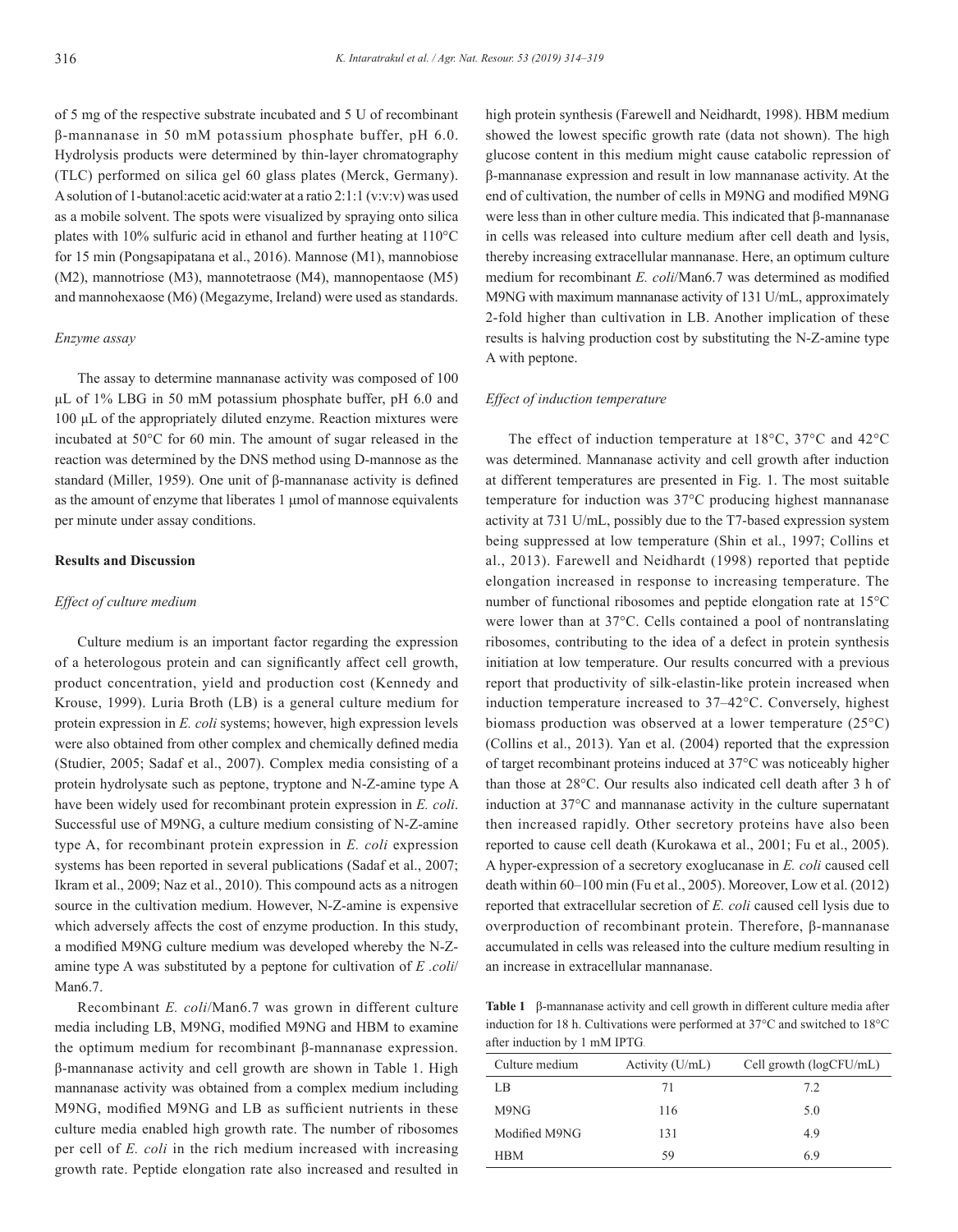#### *Effect of lactose induction*

The β-mannanase gene from *B. circulans* NT 6.7 was expressed in *E. coli* BL21(DE) under control of the T7 promoter and the lac operator of plasmid pET21d. IPTG is most commonly used as an inducer. However, it is expensive and not suitable for large-scale production. Also, IPTG must be removed from the induced products using complicated methods because of its toxicity. Lactose has also been reported to induce this promoter (Yildirim and Mackey, 2003). Low cost and non-toxicity make lactose a practical potential source for recombinant protein expression. Thus, experiments were performed to determine the viability of substituting IPTG by lactose as an inducer for recombinant β-mannanase expression.

Lactose has previously been used as an inducer for gene expression in *E. coli*-pET expression system by several authors (Gombert and Kilikian, 1998; Kotik et al., 2004; Yan et al. 2004; Sadaf et al., 2007; Ikram et al., 2009; Naz et al., 2010; Cheng et al., 2011). Here, cultivations were performed using 100 mL of modified M9NG medium and cells were induced by 1 mM IPTG or different concentrations of lactose. At the same concentration of 1 mM, lactose showed better induction than IPTG. These results corresponded to Yan et al. (2004) who found that lactose was able to induce the expression of rHpaA, rUreB, rLTB and rLTKA63 with higher efficiency than IPTG.

Moreover, expression of recombinant β-mannanase increased as a function of lactose concentration. Highest mannanase activity obtained from induction with 10 mM lactose was 1,309 U/mL and not significantly different from induction with 15 and 20 mM lactose (Fig. 2). Thus, 10 mM lactose was sufficient for induction of β-mannanase expression. Comparison of β-mannanase activity obtained from this optimum and conventional condition (cultivation in LB medium and induction by 1 mM IPTG at 18°C) showed an increase of 18.4-fold while production cost decreased 5-fold.

#### *Production of β-mannanase in 5-L fermenter*

Previously, we found that higher β-mannanase activity was obtained using pH-controlled cultivation at pH 7. Optimum aeration and agitation were 2 vvm and 300 rpm, respectively (data not shown). These results emphasized that environmental factors such as pH, oxygenation and agitation rates are also important for protein expression in the *E. coli* expression system. Fermentation was performed in a 5-L bioreactor containing modified M9NG medium with cultivation under this optimum condition. After induction with 10 mM lactose and incubation at 37°C, highest mannanase activity was 2,114 U/mL, 30-folds higher than obtained by cultivation in a shake flask under conventional conditions (Fig. 3).

# *Mannan hydrolysis*

Analyses of hydrolysis products from defatted copra meal and LBG by TLC are shown in Fig. 4. Various types of mannooligosaccharides were detected after hydrolysis for 1 h. The main products of copra meal hydrolysis were mannotriose and mannotetraose. Mannobiose and mannopentaose were also formed in small amounts, whereas mannose and mannohexaose were not detected. For LBG hydrolysis, the main products were mannotriose, mannotetraose and mannopentaose. Small amounts of mannohexaose, mannobiose and mannose were also formed. Our results contrasted with other bacterial mannanase experiments where the main hydrolysis product was mannobiose (Ghosh et al., 2015).

LBG is a pure galactomannan, whereas defatted copra meal contains galactomannan, mannan and cellulose (Balasubramaniam, 1976), and the ability of β-mannanase to hydrolyze the mannan backbone depends on the number and distribution of galactose substituents along the mannan backbone chain (Safitri et al., 2014). The ratio of mannose to galactose in copra meal and LBG is 14:1 and 4:1, respectively (Regalado et al. 2000; Moreira and Filho, 2008). Therefore, hydrolysis products obtained from copra meal and LBG were different.



**Fig. 1** Cell growth and mannanase activity after induction at different temperatures. Cultivations were performed in modified M9NG medium with induction by 1 mM IPTG.  $(\cdots)$  represents cell growth and  $(-)$  represents mannanase activity under  $18^{\circ}$ C ( $\bullet$ ),  $37^{\circ}$ C ( $\blacktriangle$ ) and  $42^{\circ}$ C ( $\blacktriangle$ ).



**Fig. 2** Cell growth and mannanase activity after induction by 1 mM IPTG and different concentrations of lactose. Cultivations were performed in modified M9NG medium at  $37^{\circ}$ C. (…..) represents cell growth and (--) represents mannanase activity induced with 1 mM IPTG  $(\bullet)$ , 1 mM lactose  $(\blacktriangle)$ , 5 mM lactose ( $\blacksquare$ ), 10 mM lactose ( $\nabla$ ), 15 mM lactose () and 20 mM lactose ( $\times$ ).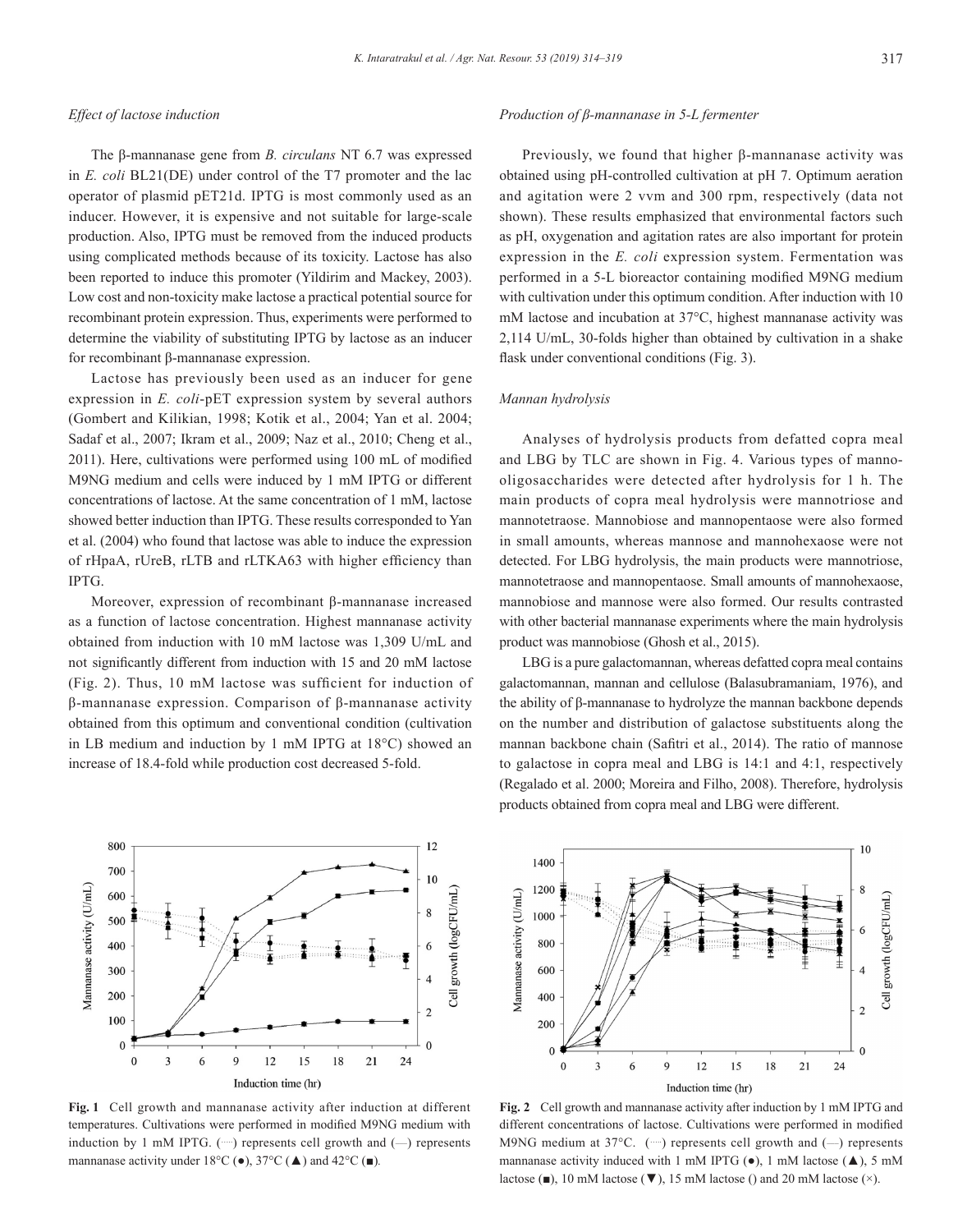

**Fig. 3** β-mannanase production by *E. coli*/Man6.7 in a 5-L fermenter. Cultivation was performed with a working volume of 3 L of modified M9NG culture medium. Temperature and pH were controlled at 37°C and pH 7 during the fermentation period. ( $\bullet$ ) represents mannanase activity and ( $\blacktriangle$ ) represents cell growth.

Our previous studies reported prebiotic properties of copra meal hydrolysate prepared by β-mannanase from *B. circulans* NT 6.7. Copra meal hydrolysate promoted growth of a probiotic strain *L. reuteri* KUB-AC5 (Pangsri et al., 2015; Rungruangsaphakun and Keawsompong, 2018) and led to an increase in the growth of chicken gut microbiota including the groups Lactobacillus, Enterobacter, and Enterococcus (Prayoonthien et al., 2018). Moreover, increasing numbers of *Lactobacillus* and *Bifidobacterium* were detected in *in vitro* fermentation of copra meal hydrolysate by human fecal microbiota (Prayoonthien, 2018).

 Our results showed that hydrolysis products found in copra meal and LBG hydrolysis by recombinant β-mannanase were very similar to those obtained from *B. circulans* NT 6.7 β-mannanase as presented in Pangsri et al. (2015). Accordingly, a copra meal hydrolysate prepared by recombinant β-mannanase has potential for use as a prebiotic. Nevertheless, production of copra meal hydrolysate by this recombinant β-mannanase and its prebiotic properties has not yet been fully examined. Hydrolysis patterns obtained here will be used as preliminary data to optimize conditions of manno-oligosaccharide production for further determination of their prebiotic properties.

Here, increased recombinant β-mannanase expression in *E. coli*/ Man6.7 was obtained by optimizing culture conditions of culture medium, induction temperature and inducer. Our results indicated optimum culture condition for β-mannanase expression using modified M9NG medium with induction by 10 mM lactose at 37°C. Under this optimum condition β-mannanase activity increased while production cost decreased compared with the conventional method. Activity also increased by fermentation in a 5-L fermenter, with pH controlled at 7 during cultivation. Moreover, this recombinant enzyme hydrolyzed galactomannan substrate into various types of mannooligosaccharides with potential use as prebiotics.



**Fig. 4** TLC of (A) copra meal and (B) locust bean gum hydrolysis products formed by recombinant β-mannanase. The reaction consisted of 5 mg substrate incubated with 5 U of enzyme performed at 50°C, pH 6.

# **Conflict of Interest**

The authors declare that there are no conflicts of interest.

# **Acknowledgements**

This work was partially supported by the Center for Advanced Studies for Agriculture and Food, Institute for Advanced Studies, Kasetsart University under the Higher Education Research Promotion and National Research University Project of Thailand, Office of the Higher Education Commission, Ministry of Education, Thailand.

# **References**

- Ashayeri-Panah, M., Eftekhar, F., Kazemi, B., Joseph, J. 2017. Cloning, optimization of induction conditions and purification of *Mycobacterium tuberculosis* Rv1733c protein expressed in *Escherichia coli*. Iran. J. Microbiol. 9: 64–73.
- Balasubramaniam, K. 1976. Polysaccharides of the kernel of maturing and mature coconuts. J. Food. Sci. 41: 1370–1373.
- Chauhan, P.S., Puri, N., Sharma, P. Gupta, N. 2012. Mannanases: microbial sources, production, properties and potential biotechnological applications. Appl. Microbiol. Biotechnol. 93: 1817–1830.
- Cheng, J., Wu, D., Chen, S., Chen, J., Wu, J. 2011. High-level extracellular production of r-cyclodextrin glycosyltransferase with recombinant *Escherichia coli* BL21(DE3). J. Agric. Food Chem. 59: 3797–3802.
- Collins, T., Azevedo-Silva, J., da Costa, A., Branca, F., Machado, R., Casal, M. 2013. Batch production of a silk-elastin-like protein in *E. coli* BL21(DE3) key parameters for optimization. Microb. Cell. Fact. 12: 1–16.
- Farewell, A., Neidhardt, F.C. 1998. Effect of temperature on *in vivo* protein synthetic capacity in *Escherichia coli.* J. Bacteriol. 180: 4704–4710.
- Fathi-Roudsari, M., Maghsoudi, N., Maghsoudi, A., Niazi, S., Soleiman, M. 2018. Auto-induction for high level production of biologically active reteplase in *Escherichia coli*. Protein. Expr. Purif. 151: 18–22.